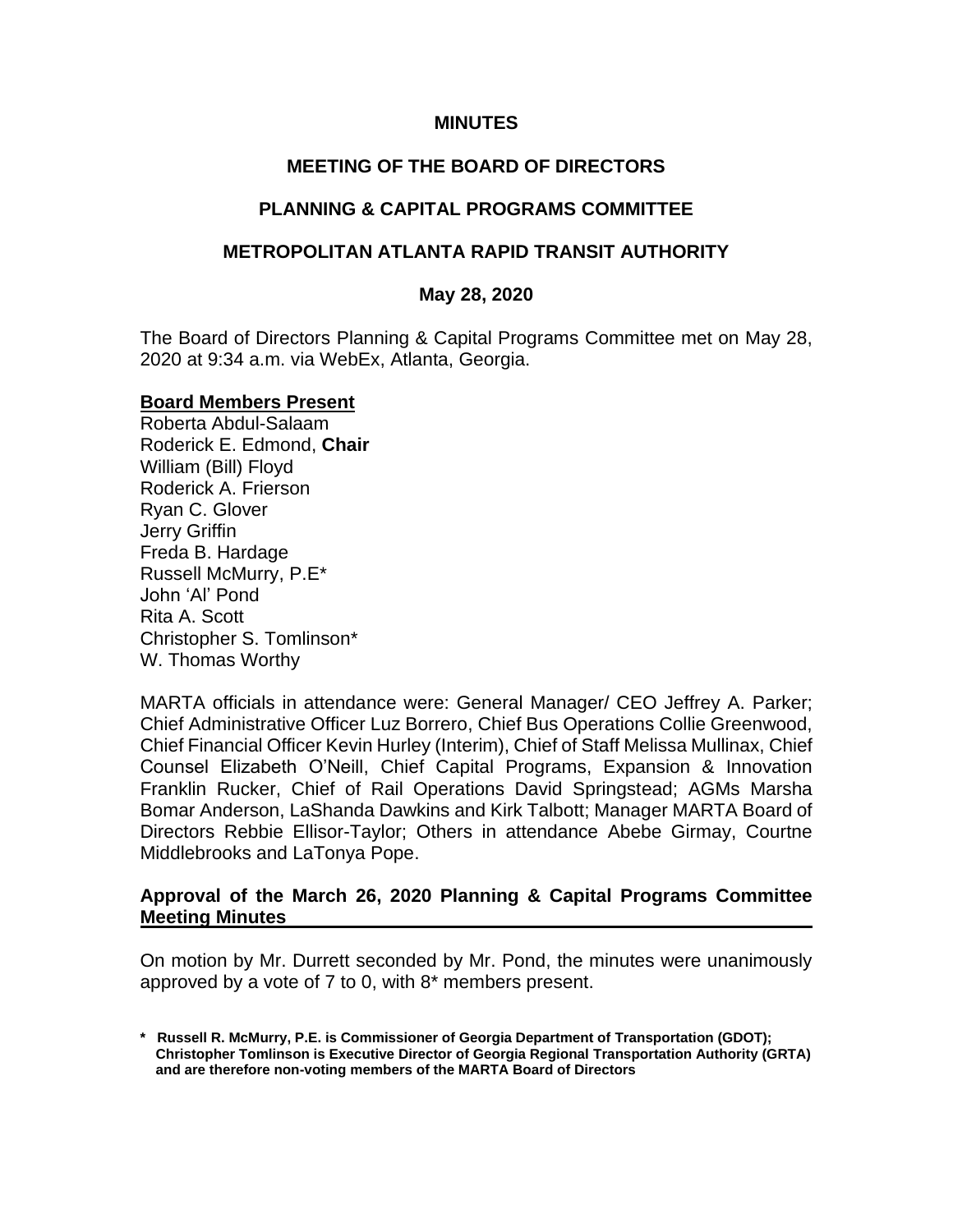# **Briefing – City of Atlanta Intergovernmental Agreement (IGA) for the More MARTA Expansion Program**

Mr. Rucker presented an overview of the Intergovernmental Agreement with the City of Atlanta for More MARTA program implementation.

### **Background**

Atlanta Streetcar (Jan 2018)

- Coordinated knowledge transfer
- Developed transition schedule for Streetcar service

More MARTA (Jan 2018)

- Established the roles/responsibilities of MARTA and City of Atlanta for More MARTA
- Created Program Management Office and City of Atlanta Liaison
- Served as framework for project prioritization and program implementation
- Established advisory committees that developed program and financing scenarios to implement high capacity transit projects

New IGA Purpose

- Moving Program into Project Delivery
- Responsibilities Based on Project Phase and Liability
- MARTA Board has final decision-making
- City of Atlanta Subcommittee (MARTA Board)
- Program Governance Committee
	- Makes Key Project Decisions
	- Oversight at Project Milestones
	- Proactively Flag and Address Programmatic Challenges
	- Provides Resolution for Potential Conflicts

Roles and Responsibilities

- Initiation Varies by project
- Planning MARTA Lead / City of Atlanta Support
- Final Design MARTA Lead / City of Atlanta Support
- Implementation MARTA Lead / City of Atlanta Support

Roles

■ Program Approval – MARTA Board of Directors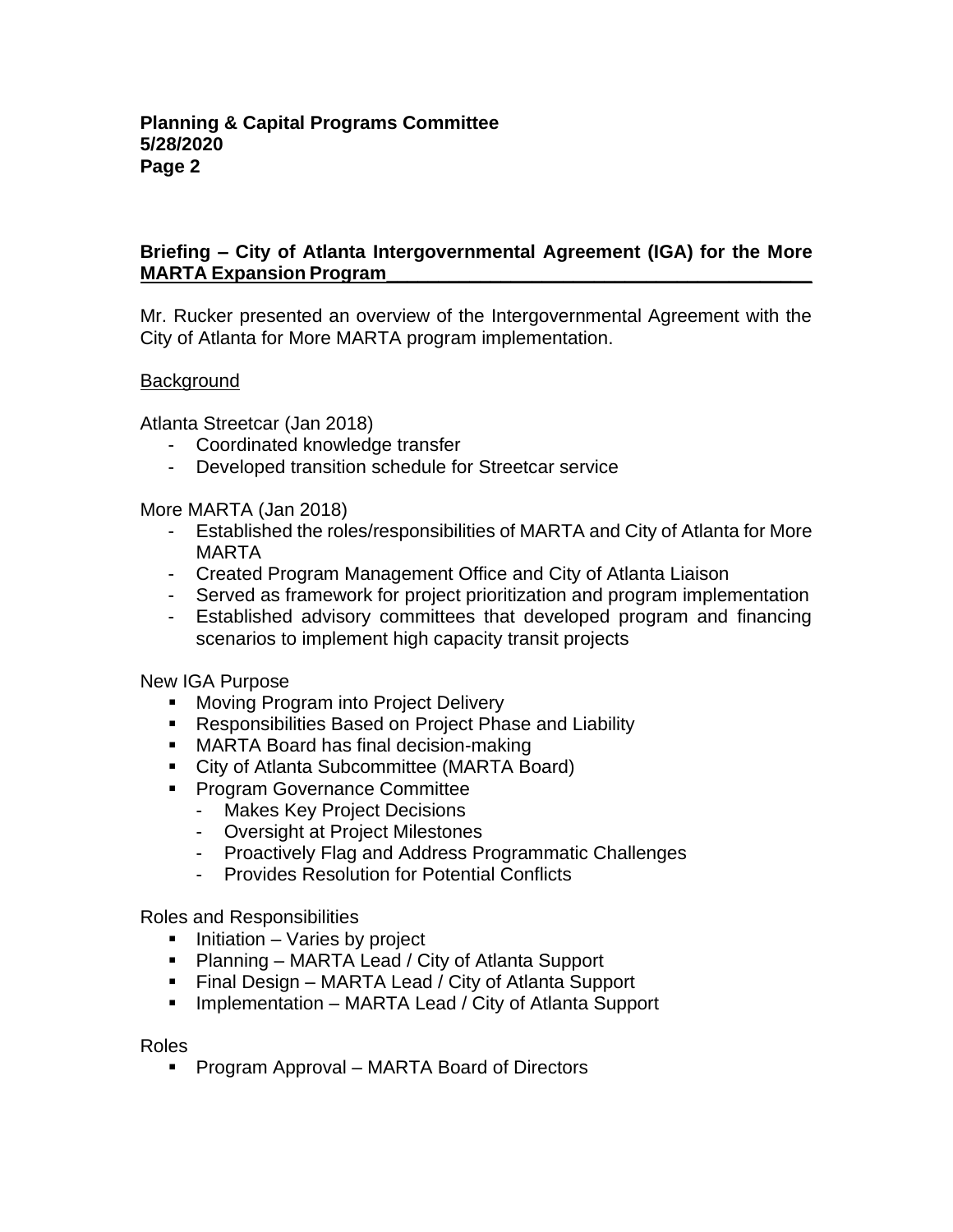## **Planning & Capital Programs Committee 5/28/2020 Page 3**

- Program Recommendations City of Atlanta Subcommittee of MARTA Board of Directors
- Program Governance Program Governance Committee
- Program Management Program Management Team
- Programmatic Committees Communications Working Group
- Project Committees Project Technical Committee

Next Steps

- Board Adoption June 2020
- City Council Adoption July 2020

Dr. Edmond asked how would the Authority approach any deficiiencies and shortfalls by prioritizing plans and programs.

Mr. Rucker said this program have requirements that are physically constrained. The Authority would evaluate the program during the evaluation of sales tax revenue receipts. This would allow the Authority to look through alternative funding.

Mr. Griffin asked if there was a conflict resolution in place between the City and MARTA staff.

Mr. Rucker said yes, Paragraph #4 in the Governance references specific details which indicates the MARTA Board have ultimately responsibility for decisions effecting the transit components of the program.

Mr. Frierson said the Atlanta Beltline Project was mentioned during the presentation. He asked how does the Beltline Project fit in the scope of the IGA.

Mr. Rucker said majority of the proposed expansion projects are within the Beltline Right-of-Way. The agreement requires the Authority to have an Overarching Agreement between the Beltline and MARTA. For each project, staff will execute a project to a specific agreement that deals with the roles and responsibilities. The project would process through a unique nature of construction within the Right-of-Way. The Beltline have different requirements than the Overarching Agreement.

Ms. Abdul-Salaam asked if the Beltline Project is treated as a governmental entity.

Mr. Rucker said the yes, however, the Beltline Project will be included in the Rightof-Way Agreement.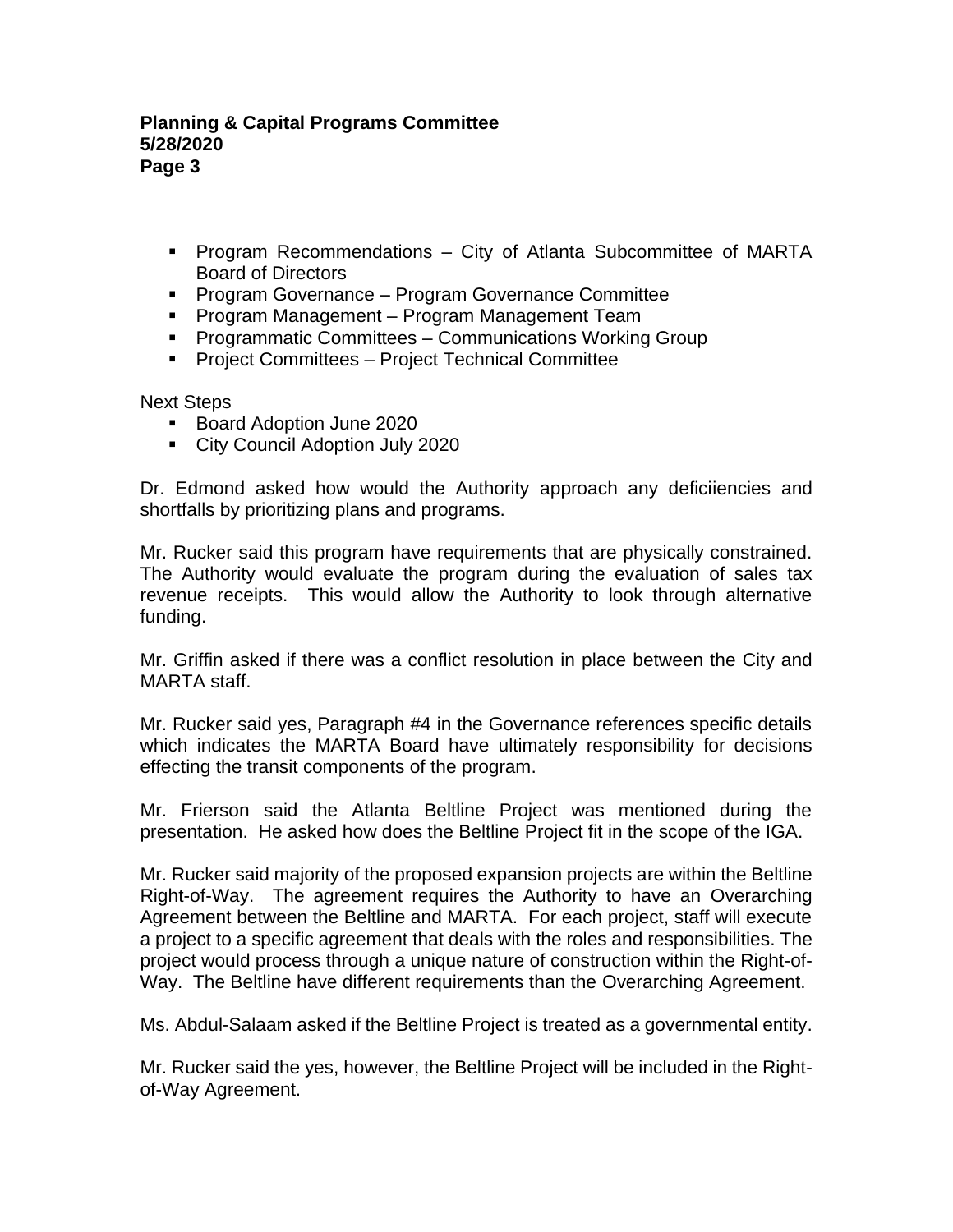## **Resolution of the MARTA Board of Directors Approving an Intergovernmental Agreement with the City of Atlanta for the Development and implementation of the More MARTA Expansion Program\_\_\_\_\_\_\_\_\_\_\_\_\_**

Mr. Rucker presented a resolution authorizing approval of an Intergovernmental Agreement (IGA) with the City of Atlanta for the Development and Implementation of the More MARTA Expansion Program.

The City of Atlanta passed an additional one-half penny tax in 2016 for the expansion of MARTA transit in the City of Atlanta. Previously the City and MARTA entered into an IGA to develop a financially constrained program for the projects contained in the 2016 ballot. In accordance with the More MARTA IGA the MARTA Board of Directors adopted a prioritized program in June 2019.

The parties have now set forth their responsibilities and obligations regarding the planning, program management, designing, permitting, utility coordination, right of way coordination and other construction considerations as well as establishing the protocols and processes for Program implementation. Approval of the IGA is requested to acknowledge this IGA.

On motion by Mr. Pond seconded by Mr. Frierson, the resolution was unanimously approved by a vote of 10 to 0, with 12\* members present.

# **Resolution Authorizing the Expenditure of Capital Funds for General Consulting and Professional Services (GCPS) for the Development of Capital Programs delivery in Fiscal Year 2021\_\_\_\_\_\_\_\_\_\_\_\_\_\_\_\_\_\_\_\_\_\_\_\_\_\_\_\_\_\_\_\_\_**

Mrs. Anderson Bomar presented a resolution authorizing the General Manager/CEO, or his delegate, to authorize funding in the amount of \$2.5M for the Department of Capital Programs Delivery for professional and specialized vendors holding a valid GSA Schedule 70 to support delivery/execution of the Capital Improvement Program (CIP) on an as-needed basis in Fiscal Year 2021.

GCPS contract staff is necessary to implement MARTA's Operations supported projects identified in the Capital Improvement Program and to support operating activities, as needed. These capital projects require highly experienced staff with specialized expertise in the areas of planning, design, implementation, training and documentation.